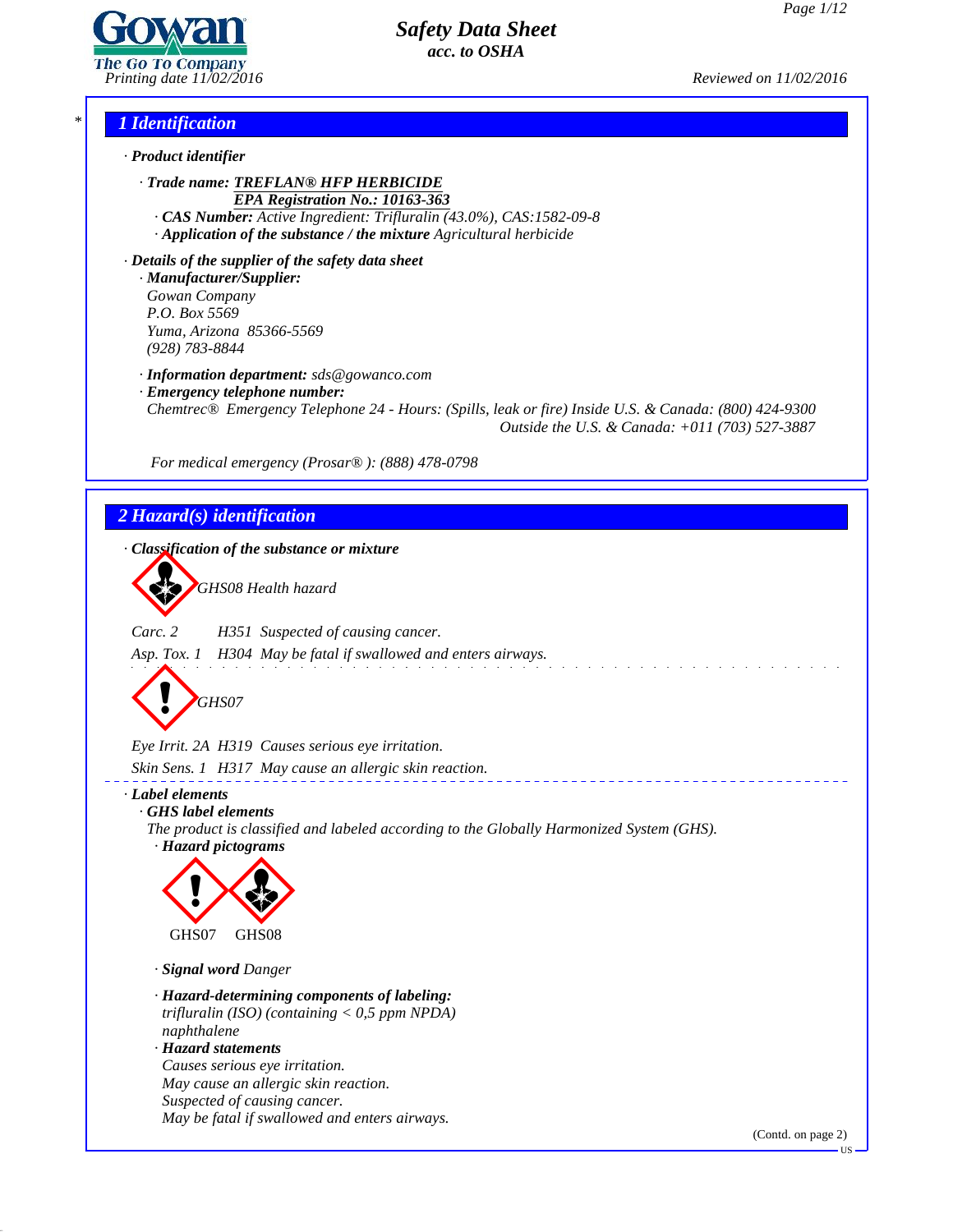*Printing date 11/02/2016 Reviewed on 11/02/2016*

#### *Trade name: TREFLAN® HFP HERBICIDE EPA Registration No.: 10163-363*

(Contd. of page 1) *· Precautionary statements Avoid breathing dust/fume/gas/mist/vapors/spray IF SWALLOWED: Immediately call a POISON CENTER/ doctor.* If in eyes: Rinse cautiously with water for several minutes. Remove contact lenses, if present and easy to do. *Continue rinsing. Specific treatment (see on this label). Store locked up. Dispose of contents/container in accordance with local/regional/national/international regulations. · Hazard description: Causes Moderate Eye Irritation • Harmful if Swallowed • Prolonged Or Frequently Repeated Skin Contact May Cause Allergic Reactions In Some Individuals. Avoid contact with eyes, skin, or clothing. · Classification system: · NFPA ratings (scale 0 - 4)* 2 1 *Reactivity = 1*  $\text{Fire} = 1$ *Health = 2 HAZARD INDEX: 4 Severe Hazard 3 Serious Hazard 2 Moderate Hazard 1 Slight Hazard 0 Minimal Hazard · HMIS-ratings (scale 0 - 4)* HEALTH<sub>2</sub> FIRE 1 **REACTIVITY 1** *Reactivity* = 1 2 *Health = 2* 1 *Fire = 1 HAZARD INDEX: 4 Severe Hazard 3 Serious Hazard 2 Moderate Hazard 1 Slight Hazard 0 Minimal Hazard · Other hazards · Results of PBT and vPvB assessment · PBT: Not applicable in US. · vPvB: Not applicable in US. 3 Composition/information on ingredients*

*· Chemical characterization: Mixtures*

43.0

*· Description: Mixture of the substances listed below with nonhazardous additions.*

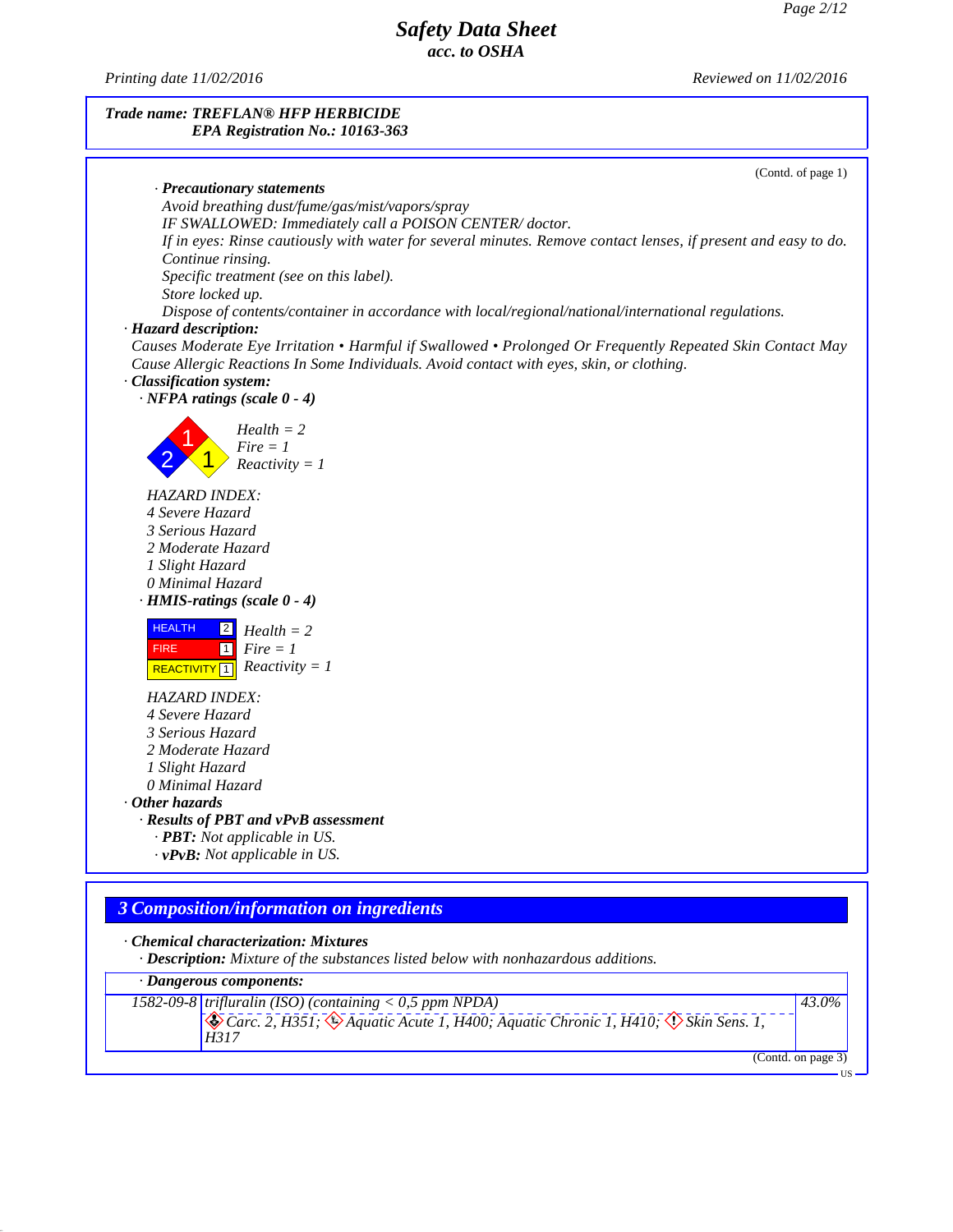(Contd. of page 2)

*7.0%*

## *Safety Data Sheet acc. to OSHA*

*Printing date 11/02/2016 Reviewed on 11/02/2016*

#### *Trade name: TREFLAN® HFP HERBICIDE EPA Registration No.: 10163-363*

*91-20-3 naphthalene*

Carc. 2, H351; & Aquatic Acute 1, H400; Aquatic Chronic 1, H410;  $\Diamond$  Acute Tox. 4, H302; Flam. Lig. 4, H227

### *4 First-aid measures*

#### *· Description of first aid measures*

#### *· General information:*

Have the product container or label with you when calling a poison control center or doctor, or going for *treatment.*

*You may also contact 1-888-478-0798 for emergency medical treatment information.*

*· After inhalation:*

*• Move person to fresh air.*

• If person is not breathing, call 911 or an ambulance, then give artificial respiration, preferably mouth-to*mouth if possible.*

*• Call poison control center or doctor for further treatment advice.*

### *· After skin contact:*

- *• Take of contaminated clothing.*
- *• Rinse skin immediately with plenty of water for 15-20 minutes.*
- *• Call a poison control center or doctor for treatment advice.*

#### *· After eye contact:*

- *• Hold eye open and rinse slowly and gently with water for 15-20 minutes.*
- *• Remove contact lenses, if present, after first 5 minutes, then continue rinsing eyes.*
- *• Call a poison control center or doctor for treatment advice.*
- *· After swallowing:*
	- *• Call a poison control center or doctor immediately for treatment advice.*
	- *• Have person sip a glass of water ifable to swallow.*
	- *• Do not induce vomiting unless told to do so by a poison control center or doctor.*
	- *• Do not give anything by mouth to an unconscious person.*

*· Information for doctor:*

*· Most important symptoms and effects, both acute and delayed No further relevant information available.*

*· Indication of any immediate medical attention and special treatment needed*

*This product contains an aromatic hydrocarbon and can be extremely harmful if swallowed. Aspiration of this product may produce a severe pneumonitis. Stomach lavage with a cuffed endotracheal tube in place and immediate administration of activated charcoal, 6 to 8 heaping teaspoonfuls with water, should be considered. Treatment is otherwise symptomatic and supportive.*

### *5 Fire-fighting measures*

*· Extinguishing media*

43.0

*· Suitable extinguishing agents:*

*CO2, extinguishing powder or water spray. Fight larger fires with water spray or alcohol resistant foam. · For safety reasons unsuitable extinguishing agents: Water spray*

*· Special hazards arising from the substance or mixture*

*Nitrogen oxides (NOx) Hydrogen fluoride (HF) Carbon monoxide (CO) Carbon dioxide (CO2)*

(Contd. on page 4)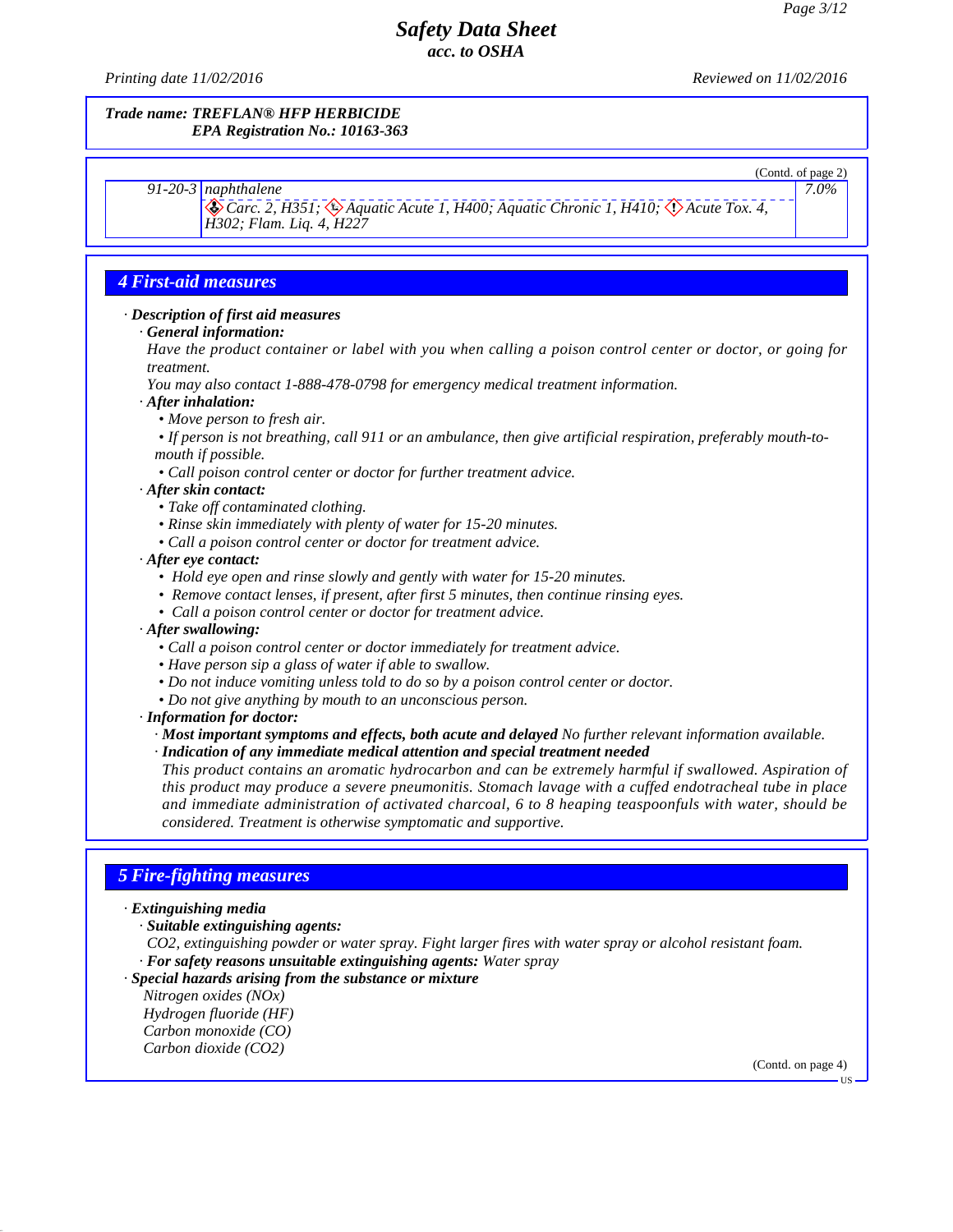*Printing date 11/02/2016 Reviewed on 11/02/2016*

#### *Trade name: TREFLAN® HFP HERBICIDE EPA Registration No.: 10163-363*

(Contd. of page 3)

### *· Advice for firefighters*

*· Protective equipment: Wear self-contained respiratory protective device.*

### *6 Accidental release measures*

#### *· Personal precautions, protective equipment and emergency procedures*

*Causes Moderate Eye Irritation • Harmful if Swallowed • Prolonged Or Frequently Repeated Skin Contact May Cause Allergic Reactions In Some Individuals. Avoid contact with eyes, skin, or clothing.*

#### *· Environmental precautions:*

*Do not allow to enter sewers/ surface or ground water.*

*This pesticide is extremely toxic to freshwater marine, and estuarine fish and aquatic invertebrates including* shrimp and oyster. Do not apply directly to water, or to areas where surface water is present or to intertidal areas below the mean high water mark. Do not apply in a manner which will directly expose canals, lakes, streams, *ponds, marshes or estuaries to aerial drift. Do not contaminate water when disposing of equipment washwaters.*

*· Methods and material for containment and cleaning up:*

*Absorb with liquid-binding material (sand, diatomite, acid binders, universal binders, sawdust). Dispose contaminated material as waste according to item 13.*

*Ensure adequate ventilation.*

*· Reference to other sections*

*See Section 7 for information on safe handling.*

*See Section 8 for information on personal protection equipment.*

*See Section 13 for disposal information.*

### *7 Handling and storage*

### *· Handling:*

*· Precautions for safe handling*

*Ensure good ventilation/exhaustion at the workplace.*

*Open and handle receptacle with care.*

*Prevent formation of aerosols.*

*· Information about protection against explosions and fires: Keep ignition sources away - Do not smoke.*

### *· Conditions for safe storage, including any incompatibilities*

*· Storage:*

- *· Requirements to be met by storerooms and receptacles: Store only in the original receptacle.*
- *· Information about storage in one common storage facility: Store away from foodstuf s.*
- *· Further information about storage conditions:*
- *Keep receptacle tightly sealed.*
- *Avoid freezing. Store above 40°F*

*· Specific end use(s) No further relevant information available.*

### *8 Exposure controls/personal protection*

*· Additional information about design of technical systems: No further data; see item 7.*

*· Control parameters*

43.0

#### *· Components with limit values that require monitoring at the workplace:*

The following constituent is the only constituent of the product which has a PEL, TLV or other recommended *exposure limit.*

*At this time, the remaining constituent has no known exposure limits.*

(Contd. on page 5)

US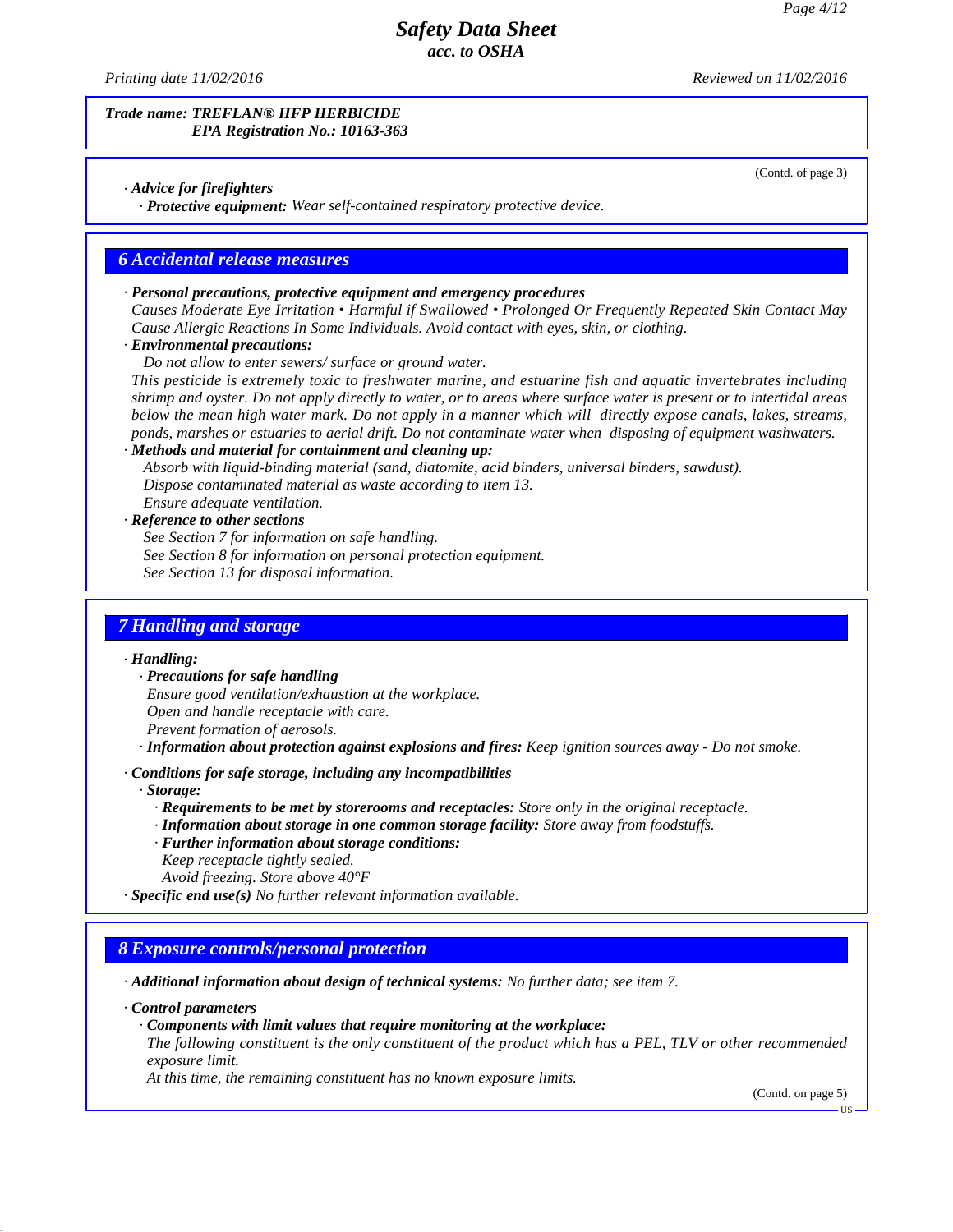*Printing date 11/02/2016 Reviewed on 11/02/2016*

43.0

#### *Trade name: TREFLAN® HFP HERBICIDE EPA Registration No.: 10163-363*

(Contd. of page 4) *91-20-3 naphthalene PEL Long-term value:50 mg/m³, 10 ppm REL Short-term value:75 mg/m³, 15 ppm Long-term value:50 mg/m³, 10 ppm TLV Long-term value:52 mg/m³, 10 ppm Skin; BEI · Additional information: The lists that were valid during the creation were used as basis. · Exposure controls · Personal protective equipment: · General protective and hygienic measures: Keep away from foodstuf s, beverages and feed. Immediately remove all soiled and contaminated clothing. Wash hands before breaks and at the end of work. Store protective clothing separately. Avoid contact with the eyes. Avoid contact with the eyes and skin. · Breathing equipment:* In case of brief exposure or low pollution use respiratory filter device. In case of intensive or longer exposure *use respiratory protective device that is independent of circulating air. · Protection of hands: Protective gloves · Material of gloves Chemical-resistant gloves. · Penetration time of glove material* The exact break through time has to be found out by the manufacturer of the protective gloves and has to *be observed. · Eye protection: Tightly sealed goggles · Body protection: • Long-sleeved shirt and long pants • Chemical-resistant gloves such as Nitrile, Butyl, Neoprene, or Barrier Laminate • Shoes plus socks • Protective eyewear 9 Physical and chemical properties · Information on basic physical and chemical properties · General Information · Appearance: · Form: Liquid · Color: Orange*

*· Odor: Solvent-like · Odor threshold: Not determined.*

(Contd. on page 6)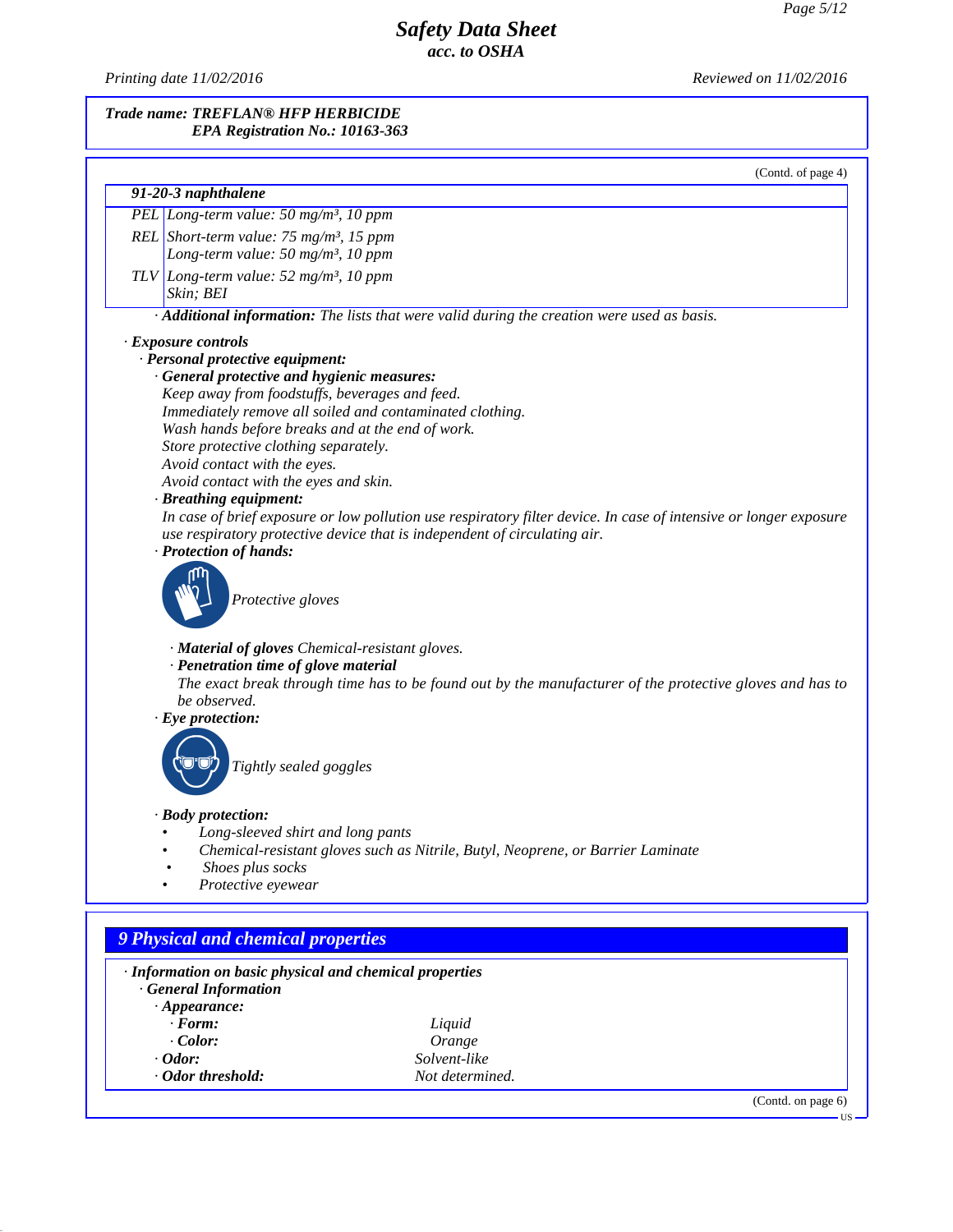*Printing date 11/02/2016 Reviewed on 11/02/2016*

### *Trade name: TREFLAN® HFP HERBICIDE EPA Registration No.: 10163-363*

|                                                            | (Contd. of page 5)                            |  |
|------------------------------------------------------------|-----------------------------------------------|--|
| $\cdot$ pH-value at 20 $\cdot$ C (68 $\cdot$ F):           | 5                                             |  |
| Change in condition                                        |                                               |  |
| · Melting point/Melting range:                             | Undetermined.                                 |  |
| · Boiling point/Boiling range:                             | 232 °C (450 °F)                               |  |
| $\cdot$ Flash point:                                       | 99 °C (210 °F)                                |  |
| · Flammability (solid, gaseous):                           | Not applicable.                               |  |
| · Ignition temperature:                                    | 540 °C (1004 °F)                              |  |
| $\cdot$ Decomposition temperature:                         | Not determined.                               |  |
| $\cdot$ Auto igniting:                                     | Product is not self-igniting.                 |  |
| · Danger of explosion:                                     | Product does not present an explosion hazard. |  |
| · Explosion limits:                                        |                                               |  |
| $\cdot$ Lower:                                             | Not determined.                               |  |
| $\cdot$ Upper:                                             | Not determined.                               |  |
| · Vapor pressure:                                          | Not determined.                               |  |
| $\cdot$ Density at 20 $\cdot$ C (68 $\cdot$ F):            | 1.11 $g/cm^3$ (9.263 lbs/gal)                 |  |
| · Relative density                                         | Not determined.                               |  |
| · Vapor density                                            | Not determined.                               |  |
| $\cdot$ Evaporation rate                                   | Not determined.                               |  |
| · Solubility in / Miscibility with                         |                                               |  |
| $\cdot$ Water:                                             | Emulsifiable.                                 |  |
| · Partition coefficient (n-octanol/water): Not determined. |                                               |  |
| · Viscosity:                                               |                                               |  |
| $\cdot$ Dynamic:                                           | Not determined.                               |  |
| $\cdot$ Kinematic:                                         | Not determined.                               |  |
| Other information                                          | No further relevant information available.    |  |

## *10 Stability and reactivity*

*· Reactivity No further relevant information available.*

*· Chemical stability*

43.0

- *· Thermal decomposition / conditions to be avoided: No decomposition if used according to specifications.*
- *· Possibility of hazardous reactions No dangerous reactions known.*
- *· Conditions to avoid Excessive heat.*

*· Incompatible materials: Strong oxidizers*

*· Hazardous decomposition products: Carbon monoxide (CO) Carbon dioxide Hydrogen fluoride (HF) Nitrogen oxides (NOx) No dangerous decomposition products known.*

(Contd. on page 7)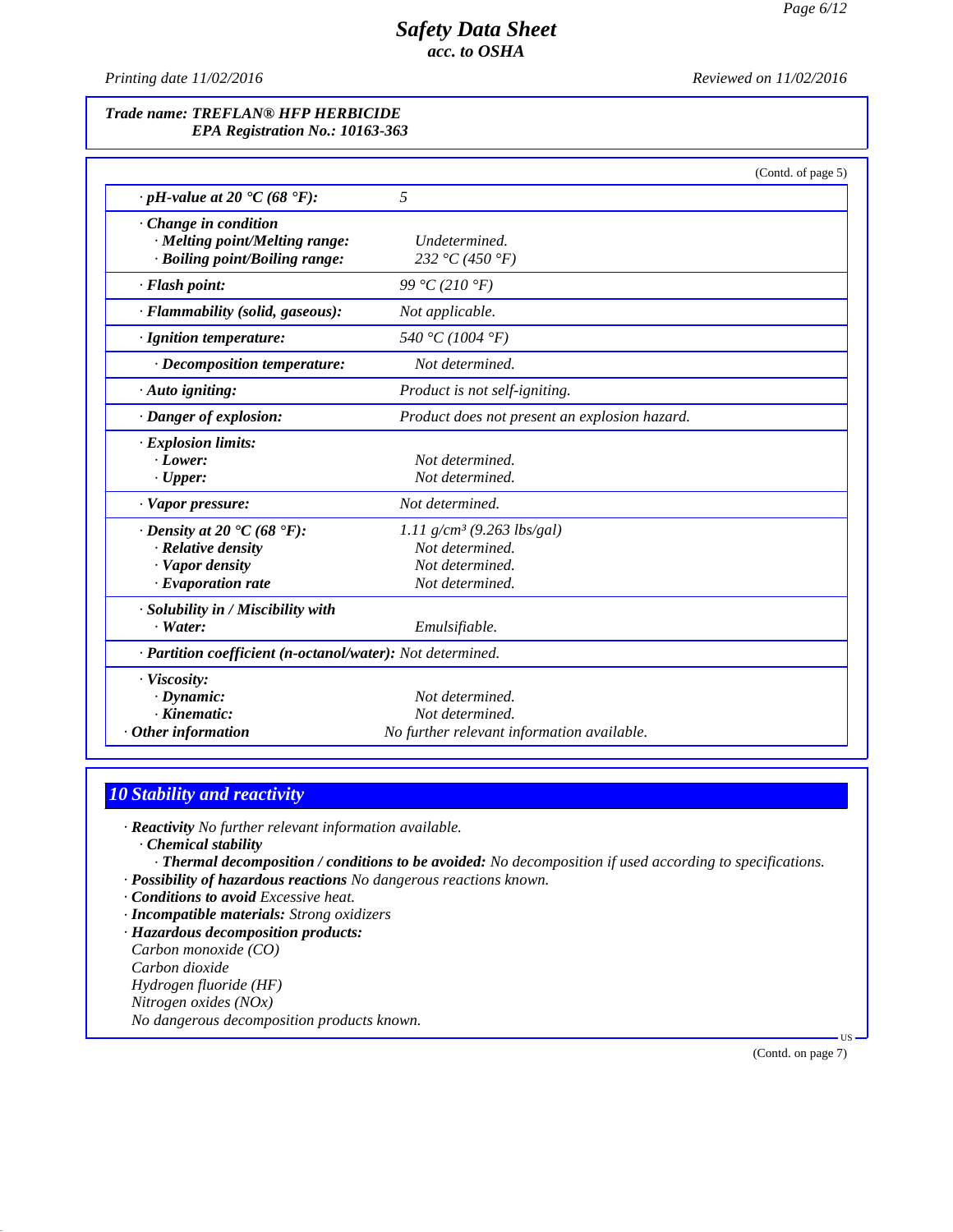*Printing date 11/02/2016 Reviewed on 11/02/2016*

#### *Trade name: TREFLAN® HFP HERBICIDE EPA Registration No.: 10163-363*

(Contd. of page 6)

| $\cdot$ Acute toxicity: |                            |                                                                                                  |                |
|-------------------------|----------------------------|--------------------------------------------------------------------------------------------------|----------------|
|                         |                            | · LD/LC50 values that are relevant for classification:                                           |                |
| Oral                    | LD50                       | $>$ 5000 mg/kg (rat)<br>male                                                                     |                |
|                         | LD50                       | $>4013$ mg/kg (rat)<br>female                                                                    |                |
| Dermal                  | LD50                       | $>$ 2000 mg/kg (rabbit)                                                                          |                |
|                         |                            | Inhalative $LC50/4 h$ > 7.74 mg/l (rat)                                                          |                |
|                         | · Primary irritant effect: |                                                                                                  |                |
|                         | $\cdot$ on the skin:       |                                                                                                  |                |
|                         |                            | Brief contact may cause slight skin irritation with local redness.                               |                |
|                         |                            | Prolonged contact may cause skin irritation with local redness.                                  |                |
|                         |                            | May cause drying and flaking of the skin.                                                        |                |
|                         | $\cdot$ on the eye:        |                                                                                                  |                |
|                         |                            | May cause slight eye irritation.                                                                 |                |
|                         |                            | May cause slight corneal injury.                                                                 |                |
|                         |                            | Vapor may cause eye irritation experienced as mild discomfort and redness.                       |                |
|                         |                            | · Sensitization: Sensitization possible through skin contact.                                    |                |
|                         |                            | · Additional toxicological information:                                                          |                |
|                         |                            | The product shows the following dangers according to internally approved calculation methods for |                |
| preparations:           |                            |                                                                                                  |                |
| <b>Irritant</b>         |                            |                                                                                                  |                |
|                         | · Carcinogenic categories  |                                                                                                  |                |
|                         |                            | · IARC (International Agency for Research on Cancer)                                             |                |
|                         |                            | 1582-09-8 trifluralin (ISO) (containing $\lt 0$ ,5 ppm NPDA)                                     | $\mathfrak{Z}$ |
|                         | $91-20-3$ naphthalene      |                                                                                                  | 2B             |
|                         |                            | · NTP (National Toxicology Program)                                                              |                |
|                         |                            |                                                                                                  |                |

## *\* 12 Ecological information*

### *· Toxicity*

43.0

*This pesticide is extremely toxic to freshwater marine, and estuarine fish and aquatic invertebrates including* shrimp and oyster. Do not apply directly to water, or to areas where surface water is present or to intertidal areas below the mean high water mark. Do not apply in a manner which will directly expose canals, lakes, streams, *ponds, marshes or estuaries to aerial drift. Do not contaminate water when disposing of equipment washwaters.*

*Trifluralin Acute toxicity to fish* Material is very highly toxic to aquatic organisms on an acute basis (LC50/EC50 <0.1 mg/L in the most sensitive *species). LC50, Oncorhynchus mykiss (rainbow trout), flow-through test, 96 Hour, 0.088 mg/l LC50, Lepomis macrochirus (Bluegill sunfish), flow-through test, 96 Hour, 0.089 mg/l*

(Contd. on page 8)

US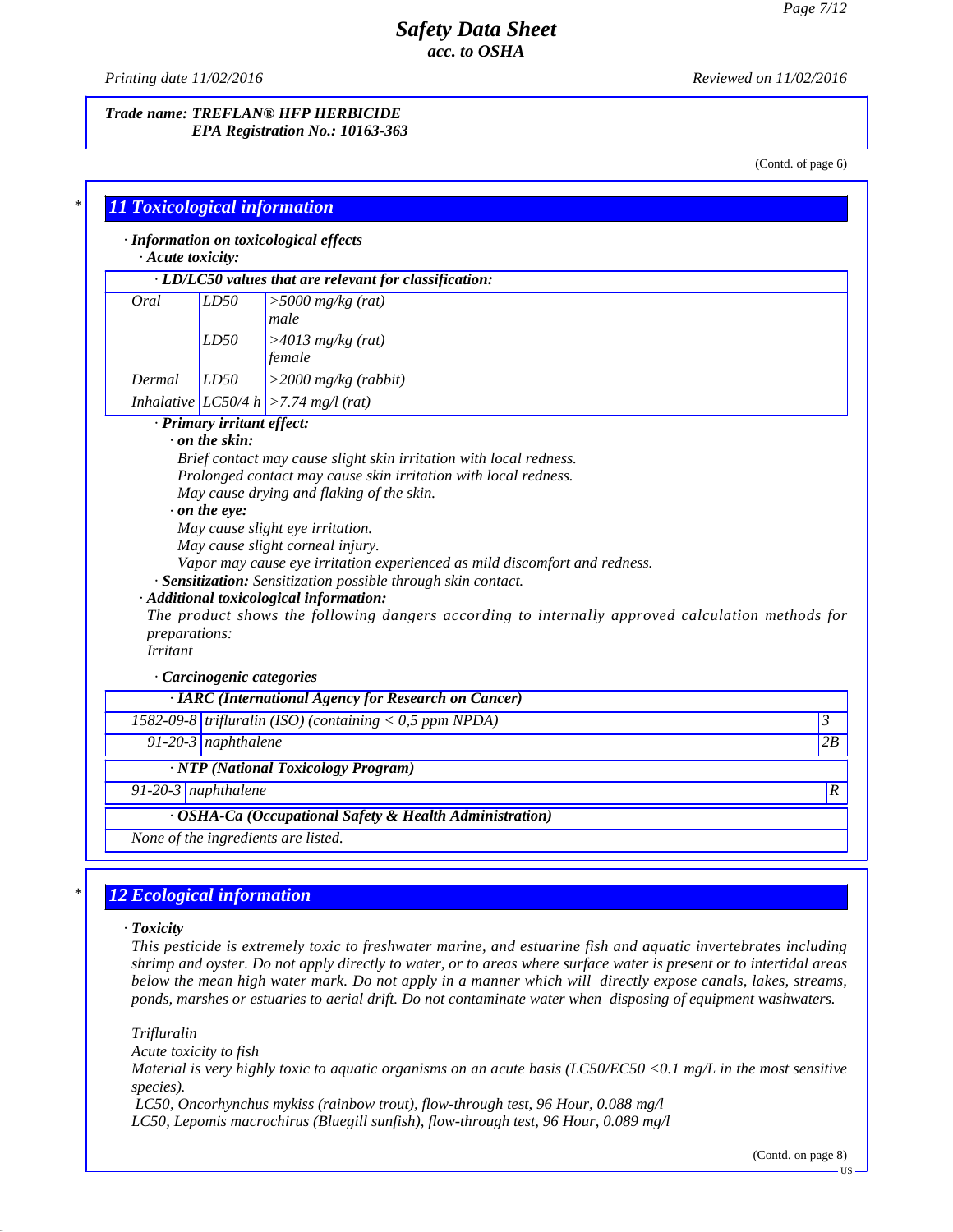*Printing date 11/02/2016 Reviewed on 11/02/2016*

### *Trade name: TREFLAN® HFP HERBICIDE EPA Registration No.: 10163-363*

|                                                                                                             | (Contd. of page 7) |
|-------------------------------------------------------------------------------------------------------------|--------------------|
| Acute toxicity to aquatic invertebrates<br>EC50, water flea Daphnia magna, static test, 48 Hour, 0.245 mg/l |                    |
| EC50, mussel Mytilus edulis, static test, 48 Hour, 0.096 mg/l                                               |                    |
|                                                                                                             |                    |
| Acute toxicity to algae/aquatic plants                                                                      |                    |
| ErC50, Pseudokirchneriella subcapitata (green algae), 72 Hour, 0.0532 mg/l                                  |                    |
| EC50, Lemna gibba, Growth inhibition, 7 d, 0.043 mg/l EbC50, diatom Navicula sp., 5 d, Biomass, 0.015 mg/l  |                    |
|                                                                                                             |                    |
| Toxicity to bacteria                                                                                        |                    |
| EC50, activated sludge, 3 Hour, $> 100$ mg/l                                                                |                    |
| Chronic toxicity to fish                                                                                    |                    |
| NOEC, Oncorhynchus mykiss (rainbow trout), static test, 48 d, growth, 0.00114 mg/l                          |                    |
|                                                                                                             |                    |
| Chronic toxicity to aquatic invertebrates                                                                   |                    |
| NOEC, Daphnia magna (Water flea), semi-static test, 21 d, growth, 0.0507 mg/l                               |                    |
|                                                                                                             |                    |
| Toxicity to Above Ground Organisms                                                                          |                    |
| Material is practically non-toxic to birds on an acute basis ( $LD50 > 2000$ mg/kg).                        |                    |
| Material is practically non-toxic to birds on a dietary basis ( $LC50 > 5000$ ppm).                         |                    |
| oral LD50, Colinus virginianus (Bobwhite quail), $>$ 2250mg/kg bodyweight.                                  |                    |
| dietary LC50, Colinus virginianus (Bobwhite quail), $5 d$ , $> 5000$ mg/kg diet.                            |                    |
| oral LD50, Apis mellifera (bees), > 100micrograms/bee                                                       |                    |
| contact LD50, Apis mellifera (bees), > 100micrograms/bee                                                    |                    |
| Toxicity to soil-dwelling organisms                                                                         |                    |
| LC50, Eisenia fetida (earthworms), 14 d, > 1,000 mg/kg                                                      |                    |
| · Aquatic toxicity: No further relevant information available.                                              |                    |
| - Persistence and degradability No further relevant information available.                                  |                    |
| · Behavior in environmental systems:                                                                        |                    |
| · Bioaccumulative potential No further relevant information available.                                      |                    |
| · Mobility in soil No further relevant information available.                                               |                    |
| · Additional ecological information:                                                                        |                    |
| $\cdot$ General notes:                                                                                      |                    |
| Water hazard class 2 (Self-assessment): hazardous for water                                                 |                    |
| Do not allow product to reach ground water, water course or sewage system.                                  |                    |
| Danger to drinking water if even small quantities leak into the ground.                                     |                    |
| · Results of PBT and vPvB assessment                                                                        |                    |
| · PBT: Not applicable.                                                                                      |                    |
| $\cdot$ vPvB: Not applicable.                                                                               |                    |
| · Other adverse effects No further relevant information available.                                          |                    |
|                                                                                                             |                    |

# *\* 13 Disposal considerations*

## *· Waste treatment methods*

#### *· Recommendation:*

Wastes resulting from the use of this product may be disposed of on site or at an approved waste disposal *facility.*

### *· Uncleaned packagings:*

### *· Recommendation:*

43.0

Do not reuse or refill this container. Offer for recycling if available or puncture and dispose of in a sanitary landfill, or by incineration, or by other procedures allowed by state and local authorities. Triple rinse or *pressure rinse container (or equivalent) promptly after emptying. Triple rinse as follows: Empty the* (Contd. on page 9)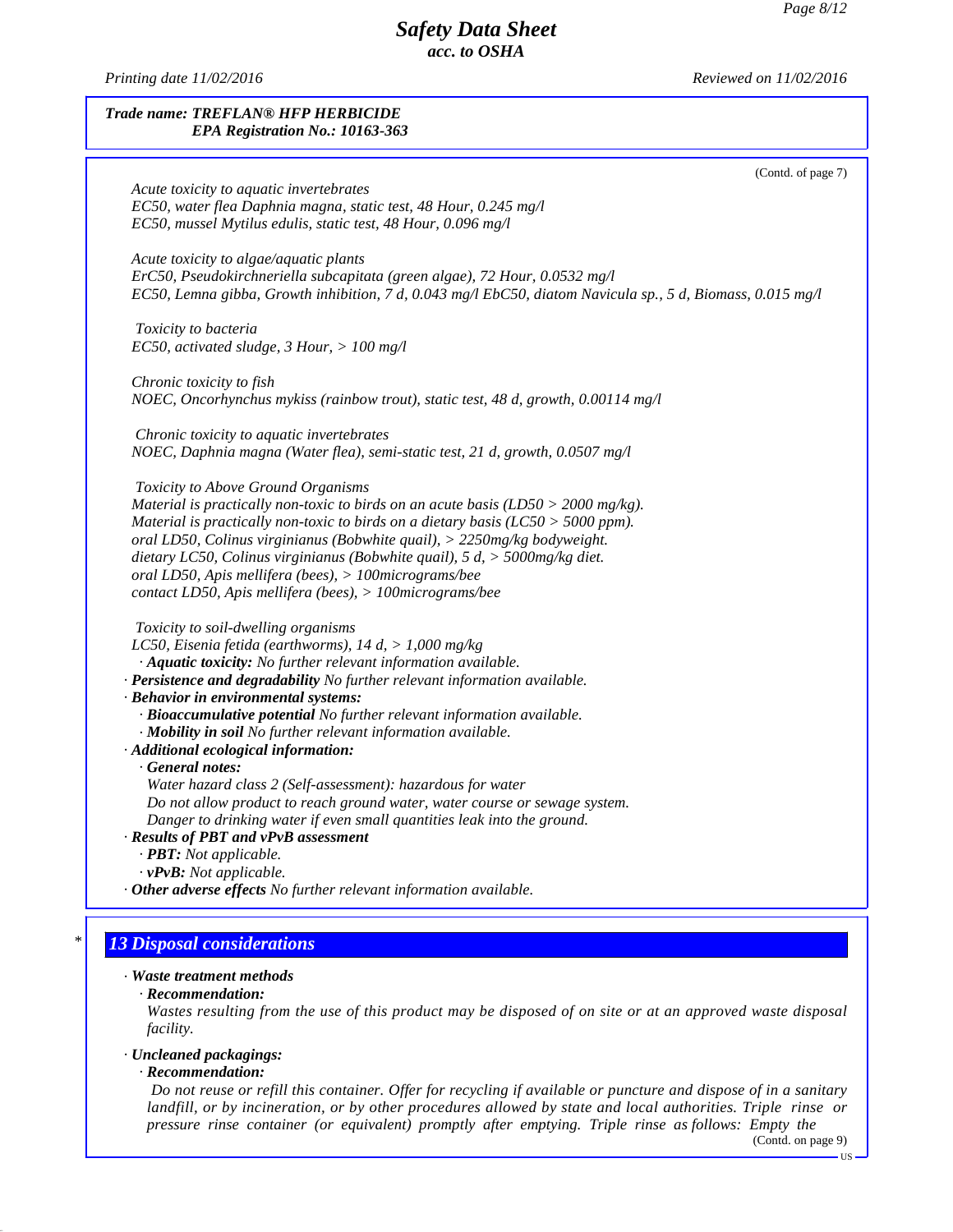*Printing date 11/02/2016 Reviewed on 11/02/2016*

43.0

#### *Trade name: TREFLAN® HFP HERBICIDE EPA Registration No.: 10163-363*

(Contd. of page 8)

remaining contents into application equipment or a mix tank and drain for 10 seconds after the flow begins to drip. Fill the container 1/4 full with water and recap. Shake for 10 seconds. Pour rinsate into application equipment or a mix tank or store rinsate for later use or disposal. Drain for 10 seconds after the flow begins to *drip. Repeat this procedure two more times. Pressure rinse as follows: Empty the remaining contents into* application equipment or a mix tank and continue to drain for 10 seconds after the flow begins to drip. Hold container upside down over application equipment or mix tank or collect rinsate for later use or disposal. Insert pressure rinsing nozzle in the side of the container, and rinse at about 40 psi for at least 30 seconds. Drain for *10 seconds after the flow begins to drip.*

| $\cdot$ UN-Number<br>· DOT, ADR, IMDG, IATA                        | <b>UN3082</b>                                                                                                                                               |
|--------------------------------------------------------------------|-------------------------------------------------------------------------------------------------------------------------------------------------------------|
| · UN proper shipping name<br>$\cdot$ ADR                           | 3082 Environmentally hazardous substances, liquid, n.o.s.<br>(trifluralin (ISO) (containing $<$ 0,5 ppm NPDA), Naphthalene,                                 |
| $\cdot$ IMDG                                                       | crude)<br>ENVIRONMENTALLY HAZARDOUS SUBSTANCE, LIQUID,<br>N.O.S. (trifluralin (ISO) (containing $<$ 0,5 ppm NPDA),<br>NAPHTHALENE, CRUDE), MARINE POLLUTANT |
| . IATA                                                             | ENVIRONMENTALLY HAZARDOUS SUBSTANCE, LIQUID,<br>N.O.S. (trifluralin (ISO) (containing $< 0.5$ ppm NPDA),<br>NAPHTHALENE, CRUDE)                             |
| · Transport hazard class(es)                                       |                                                                                                                                                             |
|                                                                    |                                                                                                                                                             |
| · Class<br>$-Label$                                                | 9 Miscellaneous dangerous substances and articles<br>9                                                                                                      |
| · Packing group<br>· ADR, IMDG, IATA                               | III                                                                                                                                                         |
| · Environmental hazards:                                           | Product contains environmentally hazardous substances: trifluralin                                                                                          |
| · Marine pollutant:                                                | (ISO) (containing $<$ 0,5 ppm NPDA), naphthalene<br>Symbol (fish and tree)                                                                                  |
| · Special marking (ADR):                                           | Symbol (fish and tree)                                                                                                                                      |
| $\cdot$ Special marking (IATA):                                    | Symbol (fish and tree)                                                                                                                                      |
| · Special precautions for user                                     | Warning: Miscellaneous dangerous substances and articles                                                                                                    |
| · Danger code (Kemler):                                            | 90                                                                                                                                                          |
| · EMS Number:                                                      | $F-A, S-F$                                                                                                                                                  |
| · Stowage Category<br>· Transport in bulk according to Annex II of | A                                                                                                                                                           |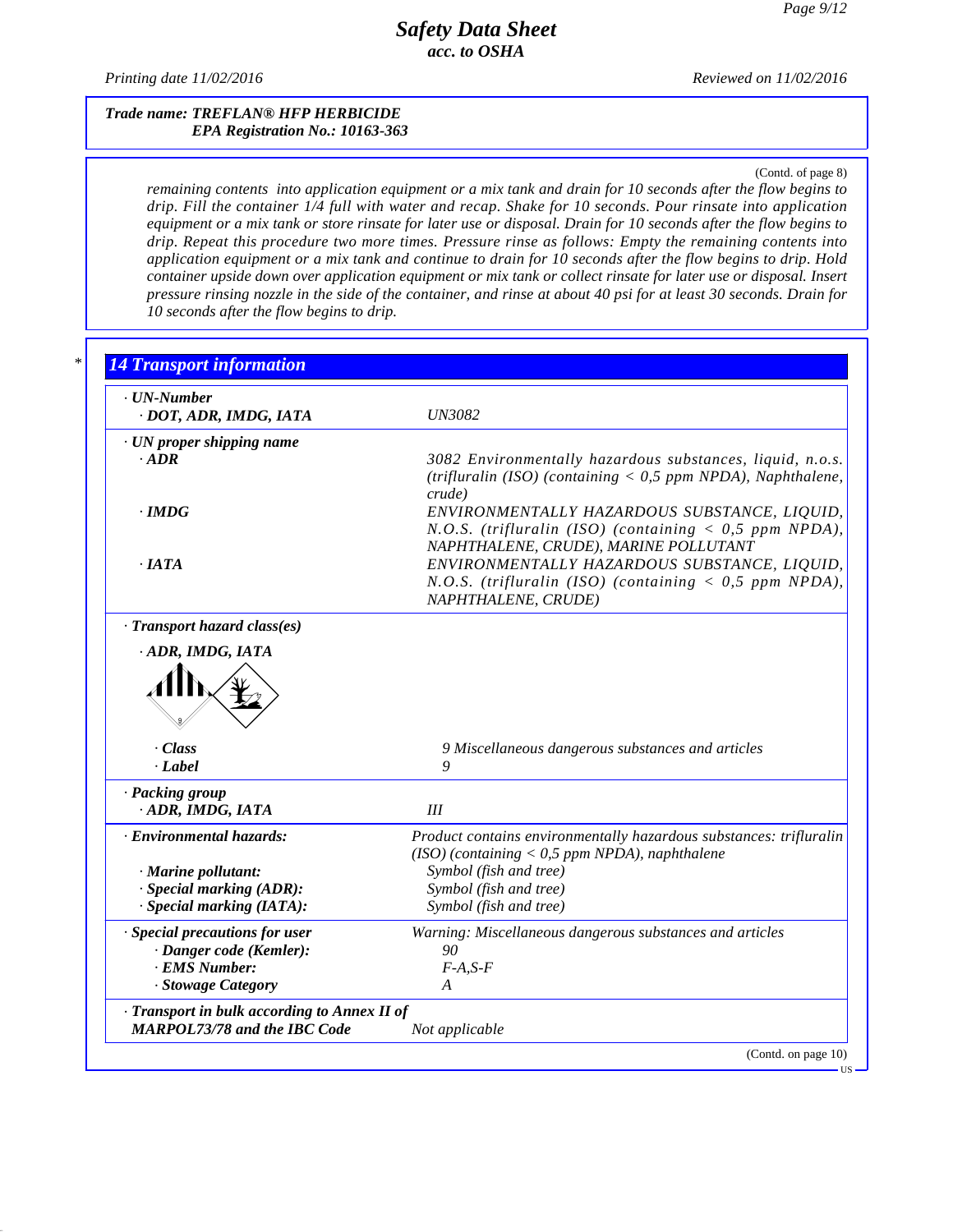*Printing date 11/02/2016 Reviewed on 11/02/2016*

### *Trade name: TREFLAN® HFP HERBICIDE EPA Registration No.: 10163-363*

| · Transport/Additional information: | (Contd. of page 9)                                |
|-------------------------------------|---------------------------------------------------|
| $\cdot$ ADR                         |                                                   |
| $\cdot$ Excepted quantities (EQ)    | Code: E1                                          |
|                                     | Maximum net quantity per inner packaging: 30 ml   |
|                                     | Maximum net quantity per outer packaging: 1000 ml |
| $\cdot$ IMDG                        |                                                   |
| Limited quantities $(LQ)$           | 5L                                                |
| $\cdot$ Excepted quantities (EQ)    | Code: El                                          |
|                                     | Maximum net quantity per inner packaging: 30 ml   |
|                                     | Maximum net quantity per outer packaging: 1000 ml |
| · UN "Model Regulation":            | UN 3082 ENVIRONMENTALLY HAZARDOUS SUBSTANCES.     |
|                                     | LIQUID, N.O.S. (TRIFLURALIN), 9, III, RQ          |

## *\* 15 Regulatory information*

#### *· Safety, health and environmental regulations/legislation specific for the substance or mixture EPA /FIFRA Information:*

This chemical is a pesticide product registered by the Environmental Protection Agency (EPA) and is subject to *certain labeling requirements under federal pesticide law. These requirements differ from the classification criteria and hazard information required for safety data sheets, and for workplace labels of non-pesticide chemicals.*

*· SARA Title III*

| .                                               |  |
|-------------------------------------------------|--|
| · Section 355 (extremely hazardous substances): |  |
|                                                 |  |

*None of the ingredients are listed.*

*· Section 313 (Specific toxic chemical listings):*

*All ingredients are listed.*

*· TSCA (Toxic Substances Control Act):*

*91-20-3 naphthalene*

*· Proposition 65*

*· Chemicals known to cause cancer:*

*91-20-3 naphthalene*

43.0

*· Chemicals known to cause reproductive toxicity for females:*

*None of the ingredients are listed.*

*· Chemicals known to cause reproductive toxicity for males:*

*None of the ingredients are listed.*

*· Chemicals known to cause developmental toxicity:*

*None of the ingredients are listed.*

*· Carcinogenicity categories*

*· EPA (Environmental Protection Agency) 1582-09-8 trifluralin (ISO) (containing < 0,5 ppm NPDA) C 91-20-3 naphthalene C, CBD · TLV (Threshold Limit Value established by ACGIH) 91-20-3 naphthalene A4*

(Contd. on page 11)

US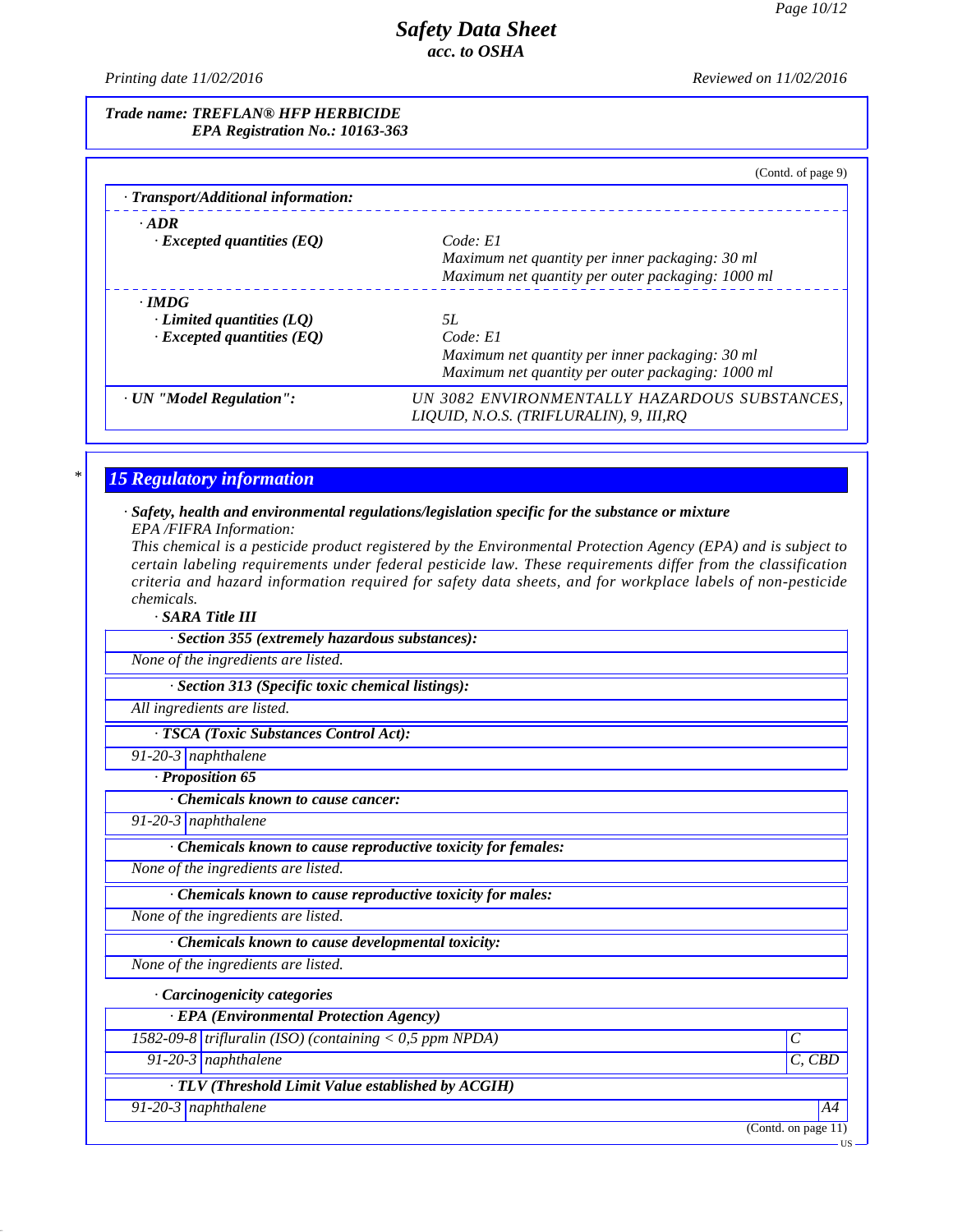$\overline{US}$   $\longrightarrow$ 

## *Safety Data Sheet acc. to OSHA*

*Printing date 11/02/2016 Reviewed on 11/02/2016*

# *Trade name: TREFLAN® HFP HERBICIDE EPA Registration No.: 10163-363* (Contd. of page 10) *· NIOSH-Ca (National Institute for Occupational Safety and Health) None of the ingredients are listed. · GHS label elements The product is classified and labeled according to the Globally Harmonized System (GHS). · Hazard pictograms Not applicable · Hazard-determining components of labeling: trifluralin (ISO) (containing < 0,5 ppm NPDA) naphthalene · Hazard statements Causes serious eye irritation. May cause an allergic skin reaction. Suspected of causing cancer. May be fatal if swallowed and enters airways. · Precautionary statements Avoid breathing dust/fume/gas/mist/vapors/spray IF SWALLOWED: Immediately call a POISON CENTER/ doctor.* If in eyes: Rinse cautiously with water for several minutes. Remove contact lenses, if present and easy to do. *Continue rinsing. Specific treatment (see on this label). Store locked up. Dispose of contents/container in accordance with local/regional/national/international regulations. · Chemical safety assessment: A Chemical Safety Assessment has not been carried out. \* 16 Other information · Signal word: (US EPA) CAUTION*

This information is based on our present knowledge. However, this shall not constitute a guarantee for any *specific product features and shall not establish a legally valid contractual relationship.*

*· Department issuing SDS: Supply Chain*

43.0

```
· Contact: sds@gowanco.com
· Date of preparation / last revision 11/02/2016 / 3
· Abbreviations and acronyms:
 ADR: Accord européen sur le transport des marchandises dangereuses par Route (European Agreement concerning the International
 Carriage of Dangerous Goods by Road)
 IMDG: International Maritime Code for Dangerous Goods DOT: US Department of Transportation
 IATA: International Air Transport Association ACGIH: American Conference of Governmental Industrial Hygienists EINECS: European Inventory of Existing Commercial Chemical Substances ELINCS: European List of Notified Chemical Substances CAS: Chemical Abstracts Service (division of the American Chemical Society)
 NFPA: National Fire Protection Association (USA)
 HMIS: Hazardous Materials Identification System (USA)
 LC50: Lethal concentration, 50 percent LD50: Lethal dose, 50 percent (Contd. on page 12)
```